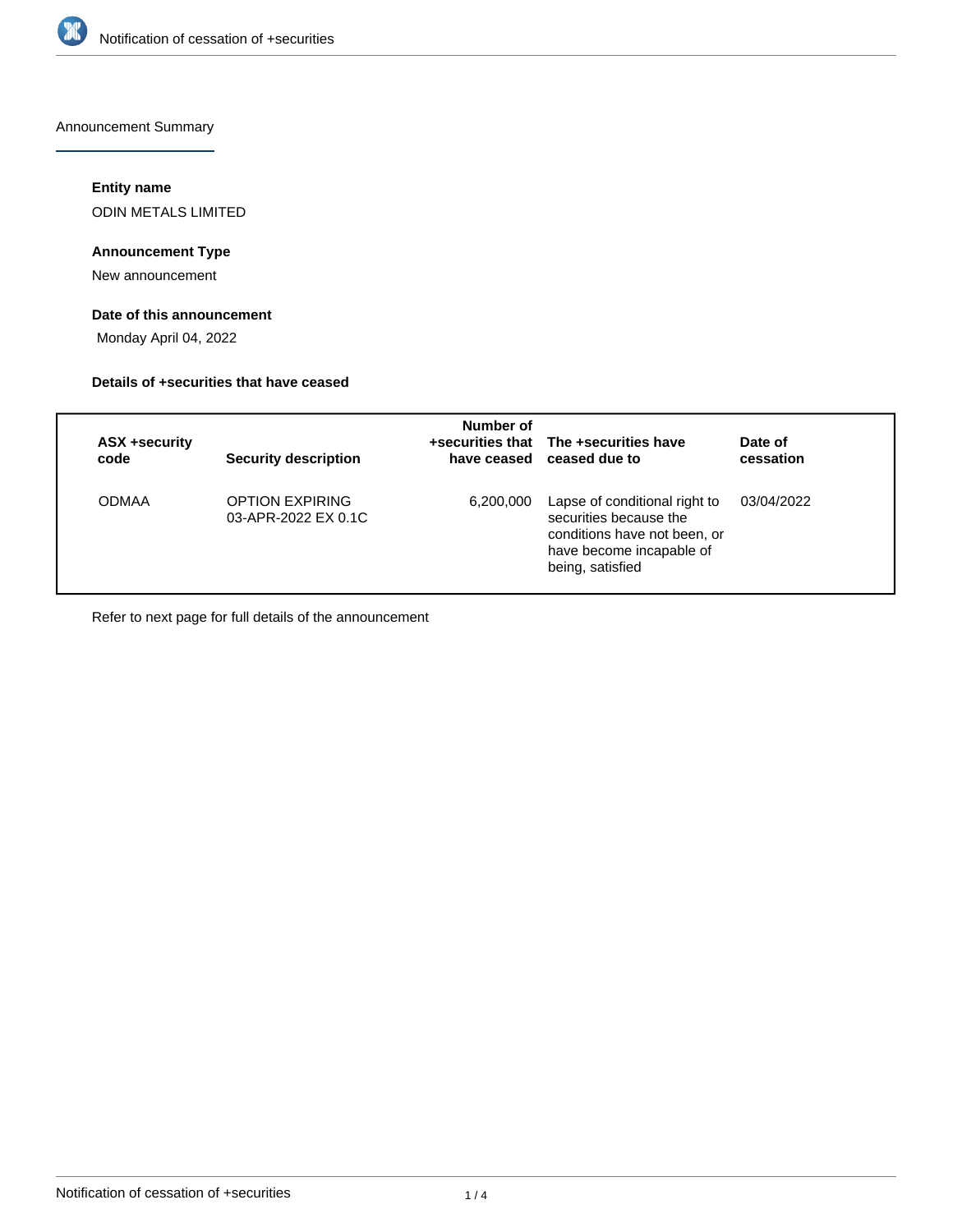

Part 1 - Announcement Details

## **1.1 Name of +Entity**

ODIN METALS LIMITED

We (the entity named above) provide the following information about our issued capital.

**1.2 Registered Number Type** ABN

**Registration Number** 31141804104

**1.3 ASX issuer code** ODM

# **1.4 The announcement is**

New announcement

# **1.5 Date of this announcement**

4/4/2022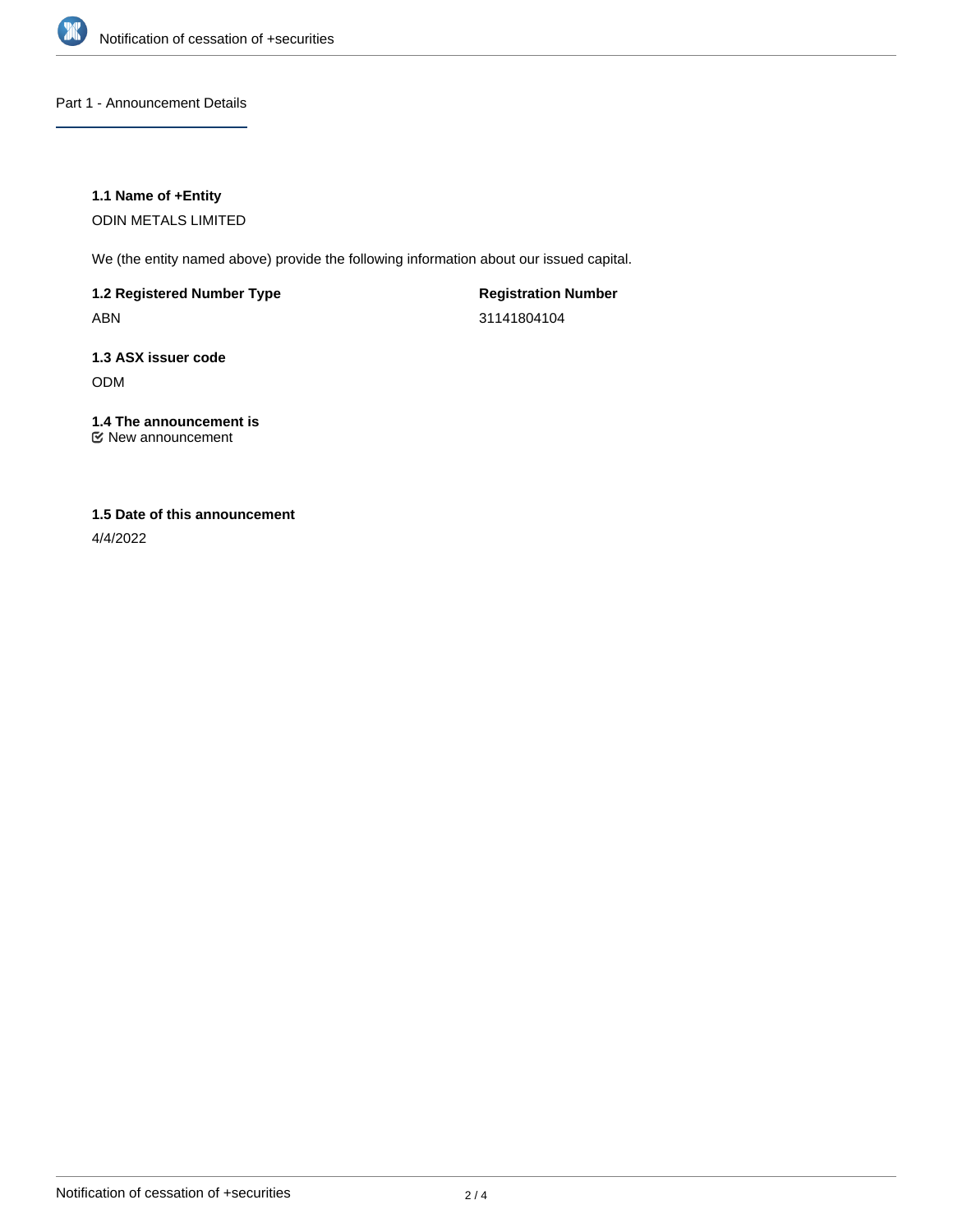

#### Part 2 - Details of +equity securities or +debt securities that have ceased

# **ASX +Security Code and Description**

ODMAA : OPTION EXPIRING 03-APR-2022 EX 0.1C

# **Unquoted +equity securities that have ceased**

**Number of securities that have ceased**

6,200,000

#### **Reason for cessation**

Lapse of conditional right to securities because the conditions have not been, or have become incapable of being, satisfied

3/4/2022

**Is the entity paying any consideration for the cessation?** No

**Any other information the entity wishes to notify to ASX about the cessation?**